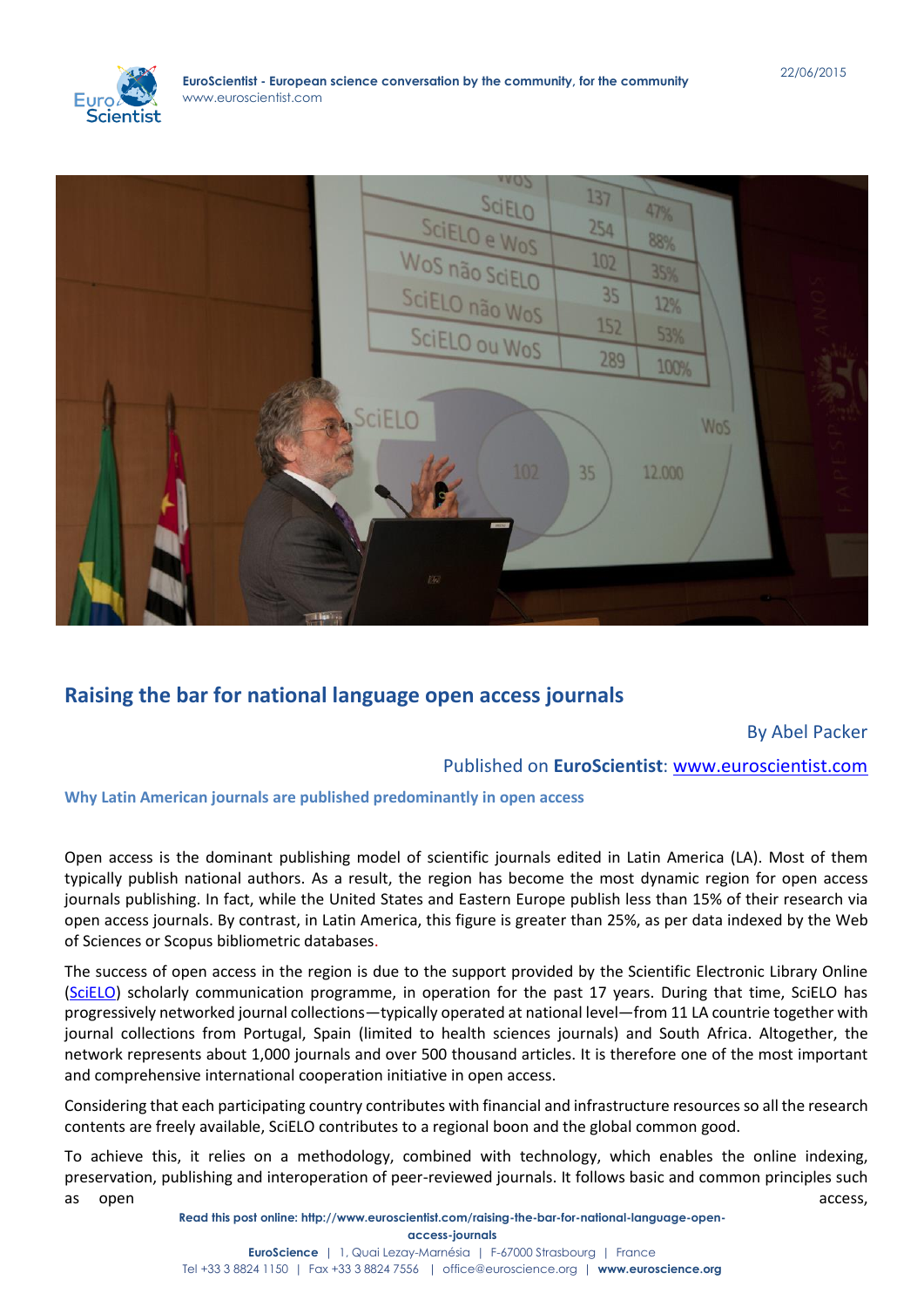

decentralised operation and funding, common standards to maximise interoperability, quality control, performance evaluation and the strengthening of the editorial independence and transparency. The selection of journals to be indexed in each collection is carried out under the supervision of a national advisory committee, following preestablished criteria.

The adoption of a SciELO-like integrated and networked approach to run not-for-profit and independent quality journals by other regions and countries—particularly in the developed ones—faces barriers mainly at the political level. Indeed, it requires research agencies' commitment and leadership to build authoritative, sustainable and transparent managerial and funding models.

#### **History of a network**

SciELO as an open access scientific communication model was launched in Brazil in 1998. It resulted from a research project led by the São Paulo Research Foundation (FAPESP) in partnership with the Latin American and Caribbean Centre on Health Sciences Information of the Pan American Health Organisation / WHO also known as Biblioteca Regional de Medicina (BIREME).

The model was adopted in the same year by the Chilean National Science Council, thus starting the development of SciELO as a network. SciELO Brazil acts as the secretariat of the network and is in charge of methodological and technological development as well as the follow up of national collections according common established criteria. These institutional roots set by leading research and scientific information organisations represented a big boost for SciELO's credibility. Most of the countries that adopted SciELO model after Chile did under the leadership of national research agencies.

Over the years, SciELO became an integral part of the national research infrastructure in the countries it operates. Progressively, SciELO also garnered international recognition which is expressed by the inclusion of the SciELO Citation Index in the Thomson Reuters Web of Science Platform and more broadly by the decision of UNESCO to publishing our story in a **book** SciELO - 15 Years of Open Access: an analytic study of Open Access and scholarly communication.

We should note however, that SciELO success is also due to its pioneering entry in online and open access journal publishing. This contributed to its development and consolidation with the different stakeholders. In 1998, there was no serious competitor to SciELO. Today, any country considering adopting the SciELO model will face the resistance of different solutions already in place.

# **Web-ready journals**

One of the particularities of our collections is that they cover journals from all the disciplines and thematic areas be they owned by scientific societies, academic institutions and other research and development related organisations. In addition, we adopt a [multilingual approach,](http://onlinelibrary.wiley.com/doi/10.1038/sj.embor.7400906/full) which accepts journals publishing articles in one or more languages— even simultaneously in two or more languages.

This means that SciELO is contributing to the advancement of national research programs and projects, particularly when their results are better communicated via national journals. The platform provides these journals with indexing and extensive interoperability on the web. This advantage is in addition to the continued evaluation, quality improvement and promotion of innovations following the international state of art in journal editing and publishing. International indexing is also provided by Google Scholar and the SciELO Citation Index as part of the Web of Science platform.

The research published by SciELO journals varies in different degrees with respect to international versus national scope. While an increasing number of journals tends to be fully aligned with the mainstream research in their respective thematic areas, most of the research we communicate appears in journals which publish national authors.

The reasons are multiple. Authors choose our journals either because the research subjects are of local focus and interest. It could also be because it is written in the national language of their country — which is not English. Or it